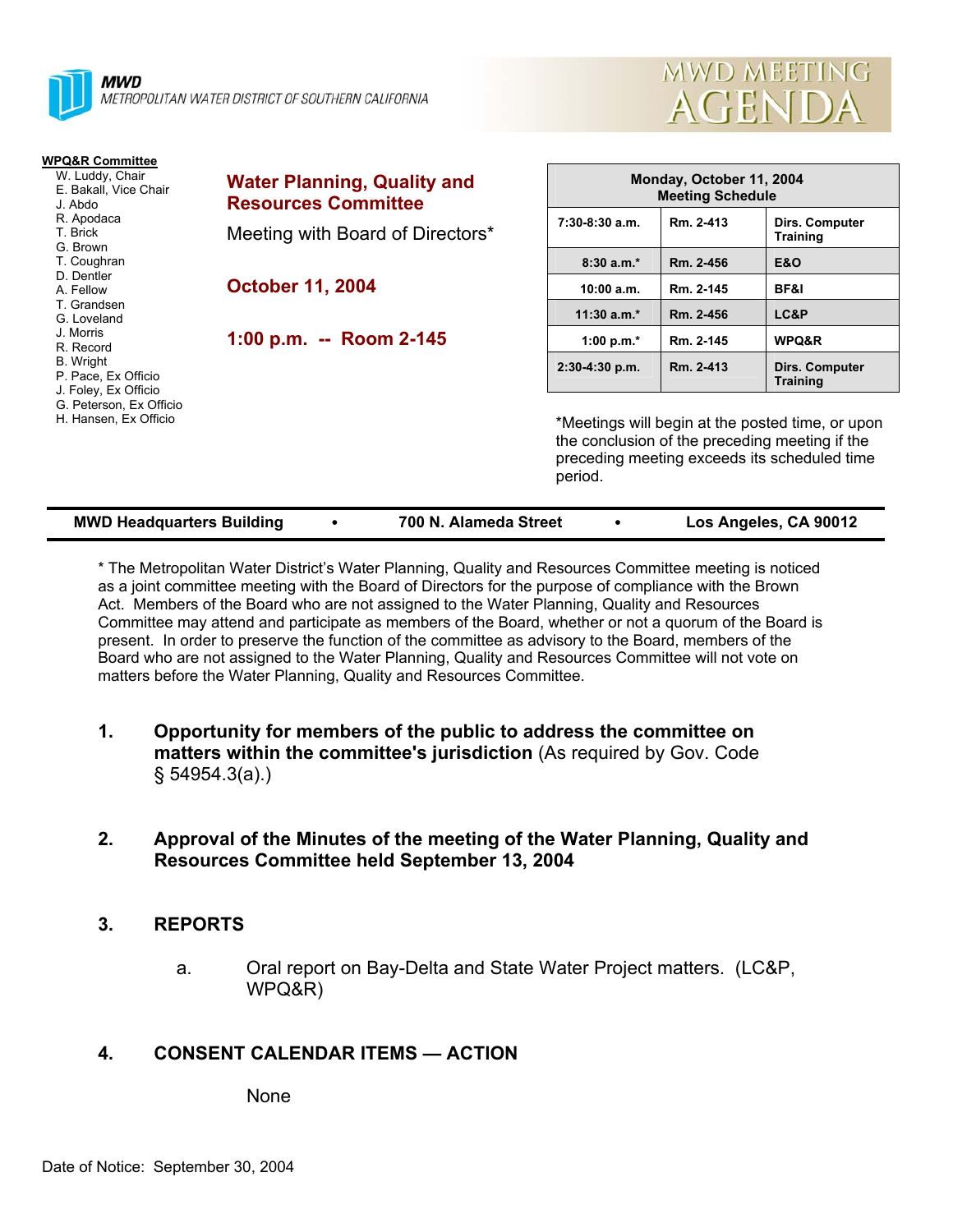# **5. OTHER BOARD ITEMS — ACTION**

- **9-4** Adopt resolution to approve notice of potential discontinuance of service of surplus water from October 1, 2005 through September 30, 2006. (WPQ&R)
- **9-5** Approve revisions to Annexation Policy in the Metropolitan Water District Administrative Code § 3107: Water-Use Efficiency Guidelines. (WPQ&R)
- 9-6 Approve paying initial fees for pursuing one-year water transfer option agreements with Central Valley water districts. (WPQ&R) **(To be mailed separately)**
- 9-13 Approve Storage and Interstate Release Agreement regarding Colorado River water. (WPQ&R) **(To be mailed separately)**

#### **6. BOARD INFORMATION ITEMS**

None

### **7. COMMITTEE ITEMS**

a. Status of High Efficiency Clothes Washer Incentive Program utilizing state grants

## **8. MANAGEMENT REPORT**

a. Water Resource Management Manager's report

## **9. FOLLOW-UP ITEMS**

None

## **10. FUTURE AGENDA ITEMS**

## **11. ADJOURNMENT**